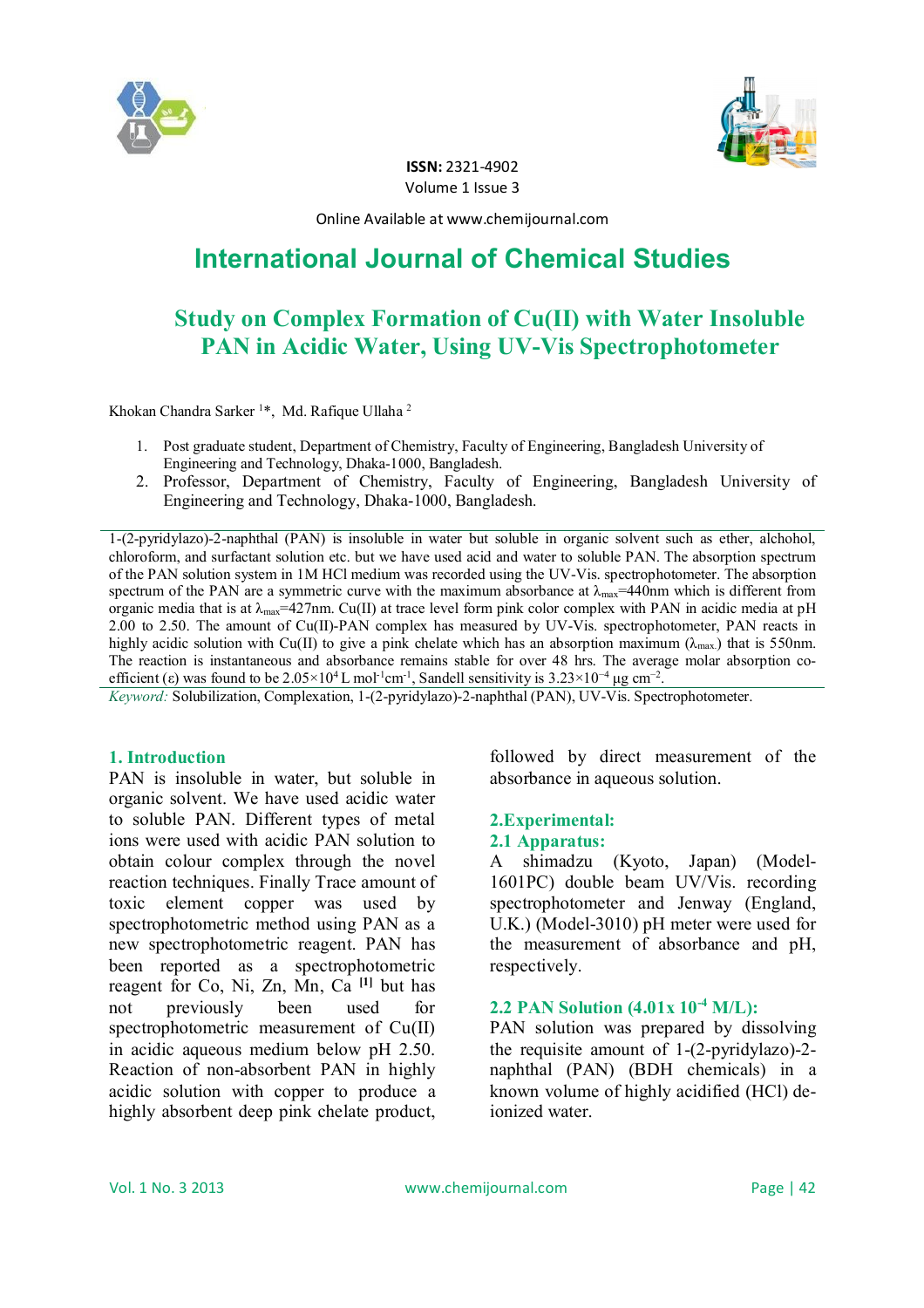International Journal of Chemical Studies

#### **2.3 Cu(II) Standard Solutions:**

A 100mL of stock solution of divalent copper was prepared by dissolving 0.03929mg of AR crystallize copper sulfate (CuSO4.5H2O) (Merck) in doubly distilled de-ionized water. Aliquots of this solution were standardized by EDTA titration using Sulfon black-T as indictor.

### **3. Results and discussion: 3.1 Spectrum of PAN:**

The spectrum of the PAN solution system in acidic (HCl) medium was recorded using the UV-Vis. spectrophotometer. The absorption spectrum of the PAN at different pH and concentration are a symmetric curve with the maximum absorbance co-efficient is shown in Fig-1.a, Fig-1.c and graph of absorbance-concentration of PAN at pH 2.00is given in figure-1.b, and figure-1.d describe absorbance-pH of PAN solution. In all instances measurements were made at  $\lambda_{\text{max}}$ =440nm against a reagent blank.



1-(2-pyridylazo)-2-naphthal (PAN)



**Fig 1(a):** Absorption spectrum at different concentration of PAN  $(4.0\times10^{-6}M/L)$  to  $8.0\times10^{-5}M/L$ ) at pH=2.5,  $\lambda_{\text{Max}}$ =440 nm in aqueous solution.





**Fig 1(c):** Absorption spectrum at different pH (1.00 - 3.00) of PAN (6.0×10<sup>-6</sup>M/L) at  $\lambda_{\text{Max}}$ =440nm in aqueous solution.



**Fig 1(d):** Absorbance at different pH (1.00 --3.00) of PAN (6.0×10<sup>-6</sup>M/L) at  $\lambda_{\text{Max}}$ =440nm in aqueous solution.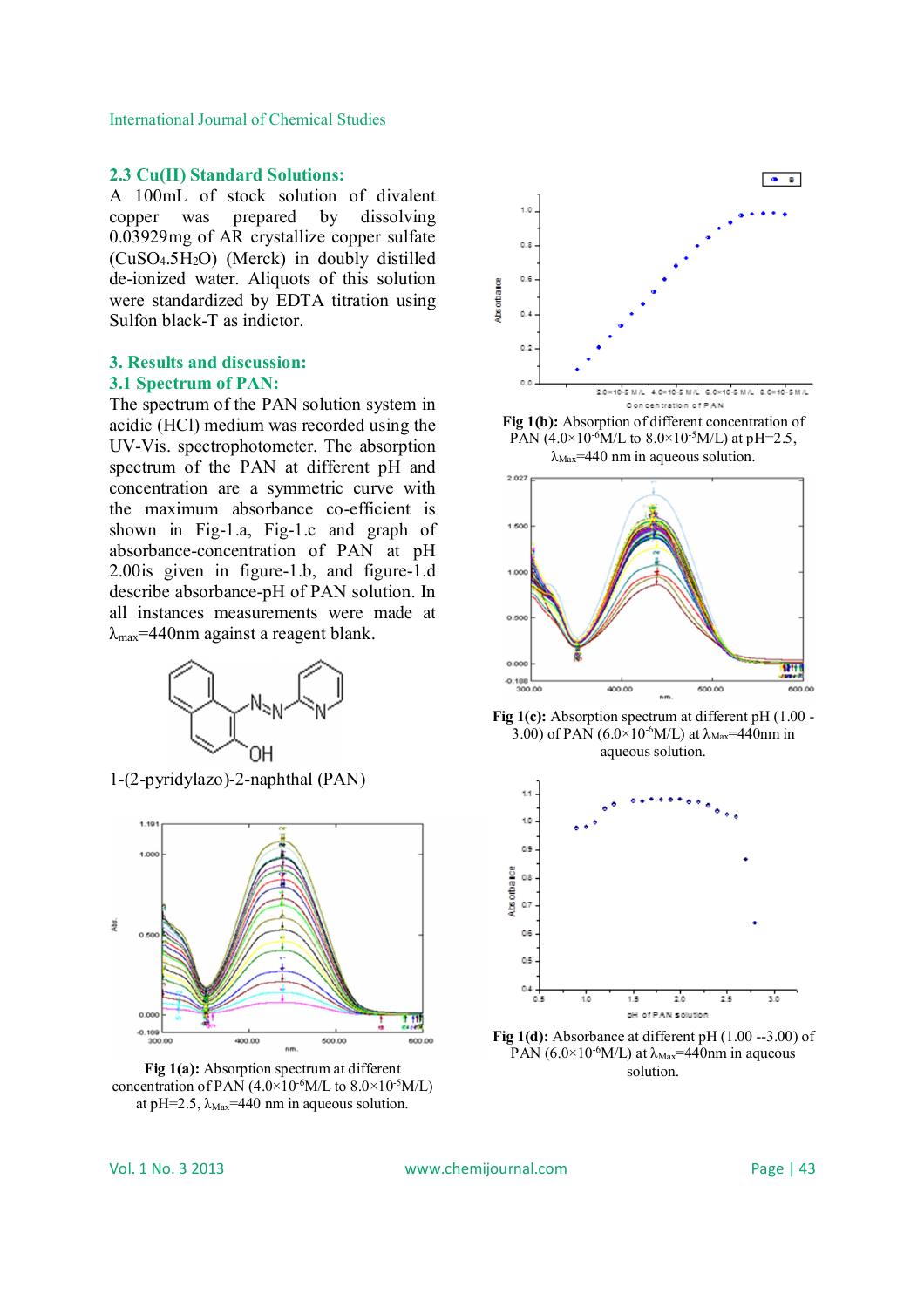International Journal of Chemical Studies

#### **3.2 Spectrum of PAN and Cu(II)-PAN Complex:**

The spectrum of the PAN and Cu(II)-PAN solution system was recorded using the UV-Vis. spectrophotometer. Overlay of absorption spectrum of PAN and Cu(II)- PAN against the reagent blank at pH=2.50 in aqueous solution is shown in Fig.-2. At  $\lambda_{\text{Max}}$ =550nm the absorbance values of PAN solution is about to zero. The reaction mechanism of the present method is as reported earlier **[2]** .



**Fig 2:** Absorption spectrum of PAN and Cu(II)-PAN against the reagent blank at pH=2.50 in aqueous solution.

### **3.3 Acid and pH Effects:**

Hydrochloric acid was found to be the best acid for the system. To see the effect of different pH we have taken 0.5ppm Cu(II) solution, the absorbance was measured at different pH from 1.00 to 3.00. The absorbance was maximum when the pH of the solution is 2.50 at room temperature  $(25\pm5)$  °C. Outside this range of acidity, the absorbance decreased, Fig.-3 and overlay of absorption spectrum shown in Fig.-3.a, pH of the solution was controlled using hydrochloric acid and ammonium hydroxide. At higher concentration of PAN solution starts to form ppt. even at pH 2.00. So we have used the lower concentrated solution  $(4.0\times10^{-4}M/L)$  of PAN.



**Fig 3:** Effect of pH on the absorbance of Cu(II)-PAN 1:10) complex.



Fig 3(a): The overlay of absorption spectrum of  $Cu(II)$ -PAN (1:10) at different pH (1.00-3.00).

#### **3.4 Effect of Time:**

The reaction is instantaneous and remained strictly unaltered for 48 hours at room temperature  $(25\pm5)$  °C. The overlay of absorption spectrum of  $Cu(II)$ -PAN (1:10) at different time is shown in Fig.-3. At pH over 3.00 Cu(II)-PAN complexes and PAN itself start to form ppt in solution.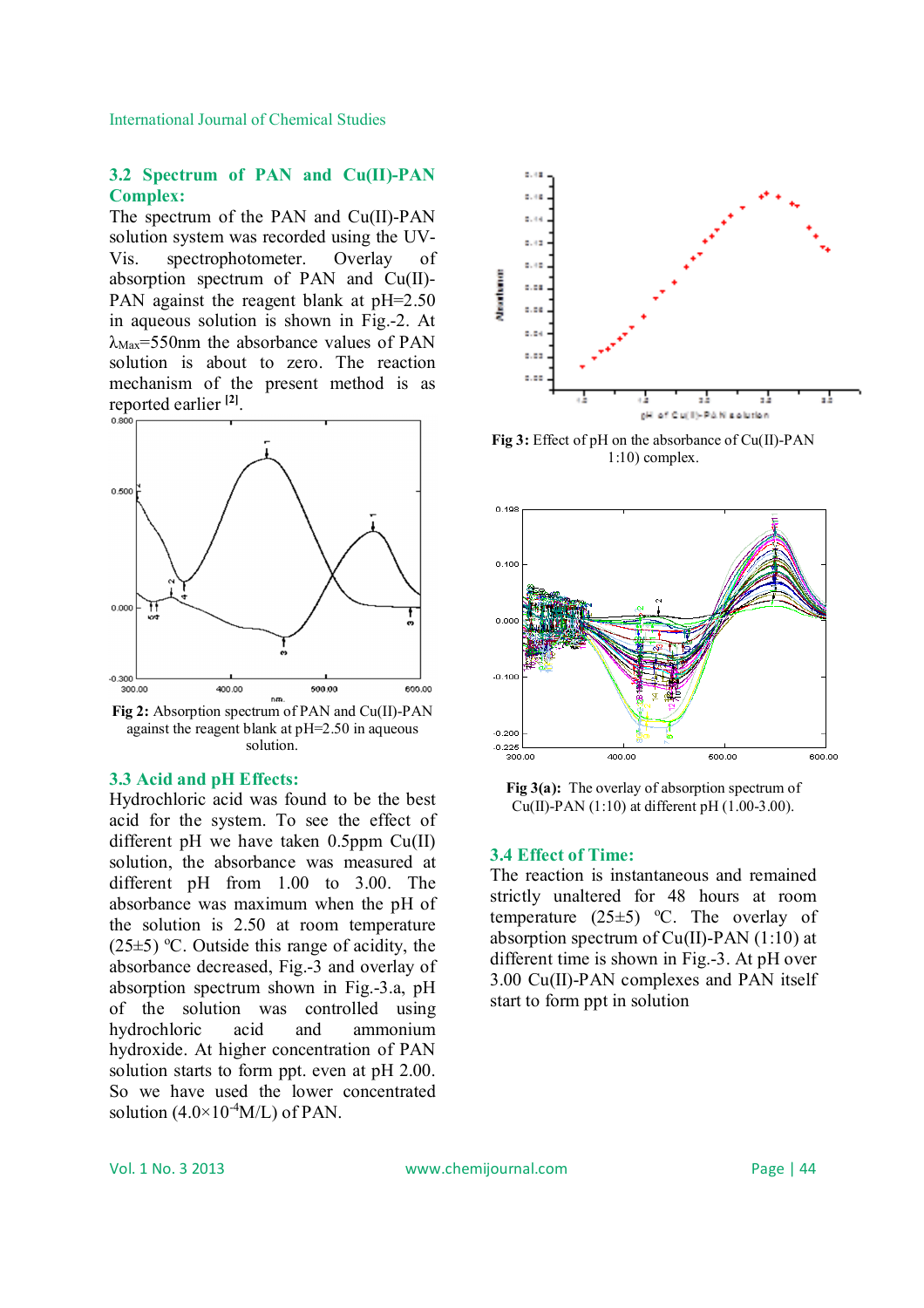#### International Journal of Chemical Studies



**Fig 4:** The overlay of absorption spectrum of Cu(II)- PAN  $(1:10)$  at different time.

#### **3.5 Effect of Reagent Concentration:**

Different molar excesses of PAN were added to fixed metal ion concentration and absorbances were measured. It was observed that at the 1ppm Cu(II) metal the reagent molar ratios of 1:2-1:20 produce a constant absorbance of the Cu(II)-PAN complex (Fig.-5). For all subsequent measurements different amount (mL) of  $4.01 \times 10^{-4} M/L$ , PAN reagent was added.



**Fig 5:** Effect of reagent (PAN) molar concentration ratio on the absorbance of Cu(II)-PAN system.

#### **3.6 Test of Beer's law:**

The effect of metal concentration was studied over  $0.01$ -5.0 $\mu$ gL<sup>-1</sup>. The absorbance was linear for  $0.1-4.0\mu gL^{-1}$  of Cu(||)-PAN at  $\lambda_{\text{max}}$ =550nm. The molar absorption coefficient, (ε) <sup>[3]</sup> was found to be  $2.052 \times 10^4$  L mol<sup>-1</sup>cm<sup>-1</sup>. Of the calibration graph which that showing the limit of linearity range is given in (Fig.-6).



Cu 0.1 to 5.0 ppm.

#### **3.7 Composition of the absorbent Complex:**

Job's method **[4]** of continuous variation and the molar-ratio method **[5]** were applied to ascertain the stoichiometric composition of the complex. A  $Cu(II)$ –PAN  $(1:2)$  complex was indicated by both methods.



**Fig 7:** Structure of Cu(II)-PAN complex